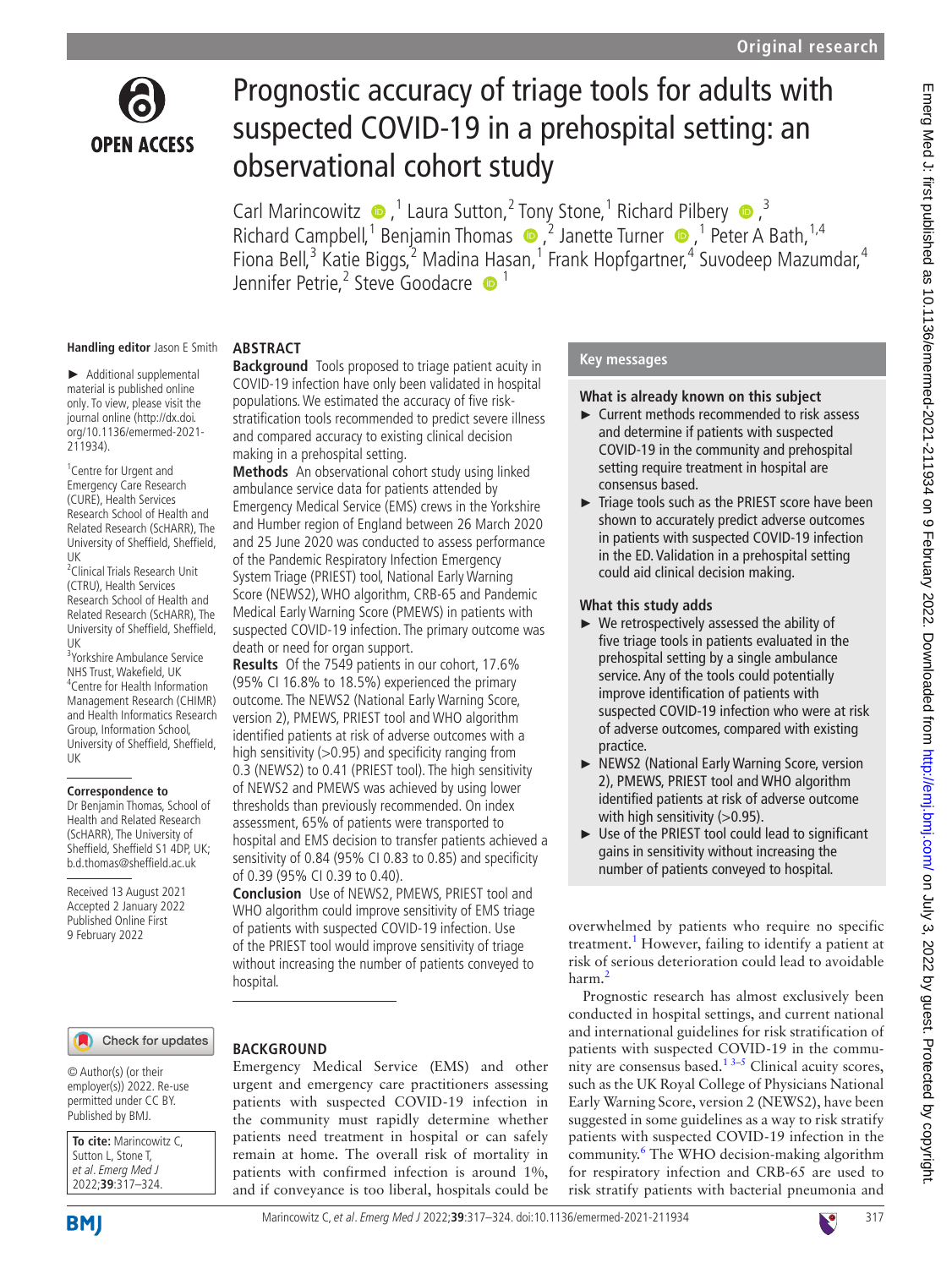PMEWS for use in patients with influenza.<sup>7-9</sup> However, the accuracy of these risk-stratification tools has only been validated in hospitalised or non-COVID populations.

NEWS2 has shown good prediction of adverse outcome in patients attending the ED with suspected COVID-19.<sup>[7](#page-6-3)</sup> The PRIEST tool was derived by adding age, sex and performance status to NEWS2, and validation showed improved prediction compared with NEWS2 alone.<sup>10 11</sup> Validation of the PRIEST tool, NEWS2 and other clinical risk-stratification tools recommended for use in hospital in a community setting<sup>7 10 12-14</sup> could identify the most accurate means to triage need for hospitalisation, thereby reducing unnecessary hospital attendances and improve the identification of those most at risk of serious adverse outcomes.

Our study aimed to:

- 1. Estimate the accuracy of risk-stratification tools recommended to predict severe illness in adults with suspected COVID-19 infection in a prehospital setting.
- 2. Compare the accuracy of risk-stratification tools to existing clinical decision making around transport to hospital.

# **METHODS**

#### **Study design**

This observational cohort study used linked routinely collected EMS data to assess the accuracy in a community setting of five clinical risk-stratification tools (PRIEST tool, NEWS2, WHO algorithm, CRB-65 and PMEWS) recommended for use in hospitalised patients with COVID-19 or similar respiratory infections (triage tools shown in online supplemental material  $1$ ).<sup>7</sup><sup>10</sup><sup>12-1</sup>

#### **Setting**

Patients with suspected COVID-19 infection attended by EMS provided by Yorkshire Ambulance Service NHS Trust (YAS). EMS provided by YAS covers a region in the north of England of approximately 6000 square miles and with a population of 5.5million.

#### **Data sources and linkage**

EMS providers complete an electronic patient report form (ePRF) each time they attend an emergency call, which records presenting patient characteristics and clinical care in a standardised manner. YAS provided a dataset of ePRF data for all EMS responses between the 26 March 2020 and 25 June 2020 where the attending ambulance staff recorded a clinical impression of suspected or confirmed COVID-19 infection. The dataset consisted of patient identifiers, demographic data, measured physiological parameters, other available clinical information and the outcome of the assessment (including whether the patient was conveyed to hospital). Ambulance attendances were linked to routinely collected limited COVID-related general practice (GP) records, ED attendances, hospital inpatient admissions, critical care periods and death registrations from the UK Office of National Statistics [\(online supplemental material 2](https://dx.doi.org/10.1136/emermed-2021-211934)).

#### **Inclusion criteria**

Our final cohort consisted of all adult (aged 16 years and over) patients at the time of first (index) EMS attendance between 26 March and 25 June 2020, in which the attending ambulance staff recorded a clinical impression of suspected or confirmed COVID-19 infection and who were successfully traced by NHS Digital.

#### **Outcome**

The primary outcome was death, renal, respiratory or cardiovascular organ support (identified from death registration and

critical care data) at 30 days from index attendance. This includes basic and advanced cardiovascular and respiratory organ support such as high-flow oxygen administration, non-invasive ventilation and close monitoring due to the risk of respiratory failure in a higher dependency setting.

The secondary outcome was death up to 30 days from index contact.

# **Patient characteristics**

Physiological parameters were extracted from the first (primary) set of clinical observations recorded by the ambulance crew. Consistent with methods used to estimate the Charlson Comorbidity Index from the available routine data, comorbidities were included if recorded 12 months before the index EMS attendance.[15 16](#page-7-0) In a similar way, only immunosuppressant drug prescriptions documented in GP records within 30 days before the index attendance contributed to the immunosuppression comorbidity variable. Pregnancy status was based on GP records recorded in the previous 9 months. Frailty in patients older than 65 years was derived from the latest recorded Clinical Frailty Scale (CFS) score (if recorded) in the electronic GP records prior to index attendance.<sup>17</sup> Patients under the age of 65 years were not given a CFS score since it is not validated in this age group. However, if a CFS score was required to calculate a triage tool and the patient was under the age of 65 years, it was assumed to be 1. Performance status was estimated from the CFS.

#### **Analysis**

We retrospectively applied the five triage tools to our cohort to assess their accuracy for the primary and secondary outcomes.[7 10 12–14](#page-6-3) [Online supplemental material 1](https://dx.doi.org/10.1136/emermed-2021-211934) provides details of scoring and handling missing data for the triage tools. For each tool we plotted the receiver operating characteristic (ROC) curve and calculated the area under the ROC curve (c-statistic) for discriminating between patients with and without adverse outcomes. We calculated sensitivity, specificity, positive predictive value (PPV) and negative predictive value (NPV) at the following prespecified decision-making thresholds based on recommended or usual use:  $0 \text{ vs } 1 + \text{CRB-65}$ ;  $0-1 \text{ vs } 2 + \text{NEWS2}$ ; 0–2 vs 3+ PMEWS; 0–4 vs 5+ PRIEST; 0 vs 1 WHO score. A score of ≥1 for CRB-65 and the WHO score are recommended thresholds for indicating consideration of hospital admission in bacterial pneumonia.<sup>18 19</sup> The NEWS2 and PMEWS thresholds used are lower than previously proposed (0–3 vs 4+ NEWS and 0–3 vs 4+ PMEWS) for triaging patient acuity and are based on the assessment of their performance in a UK ED population of patients with suspected COVID-19 infection, where higher thresholds gave suboptimal sensitivity.<sup>[11](#page-6-5)</sup> The threshold for the PRIEST score is also based on performance in this ED cohort.<sup>[11](#page-6-5)</sup> These tools were compared with the sensitivity, specificity, PPV and NPV of EMS clinicians' decision to transfer patients to hospital. The International Severe Acute Respiratory Infection Consortium (Coronavirus Clinical Characterisation Consortium) prediction model was not validated as it requires investigations that are available in a hospital setting, including blood tests, and is intended for prediction of inpatient mortality. $20$  All analyses were based on assessment during the index EMS attendance and completed with SAS V.9.4.

#### **Sample size**

We a priori assessed the required sample size on the estimated precision of the area under the ROC curve based on a likely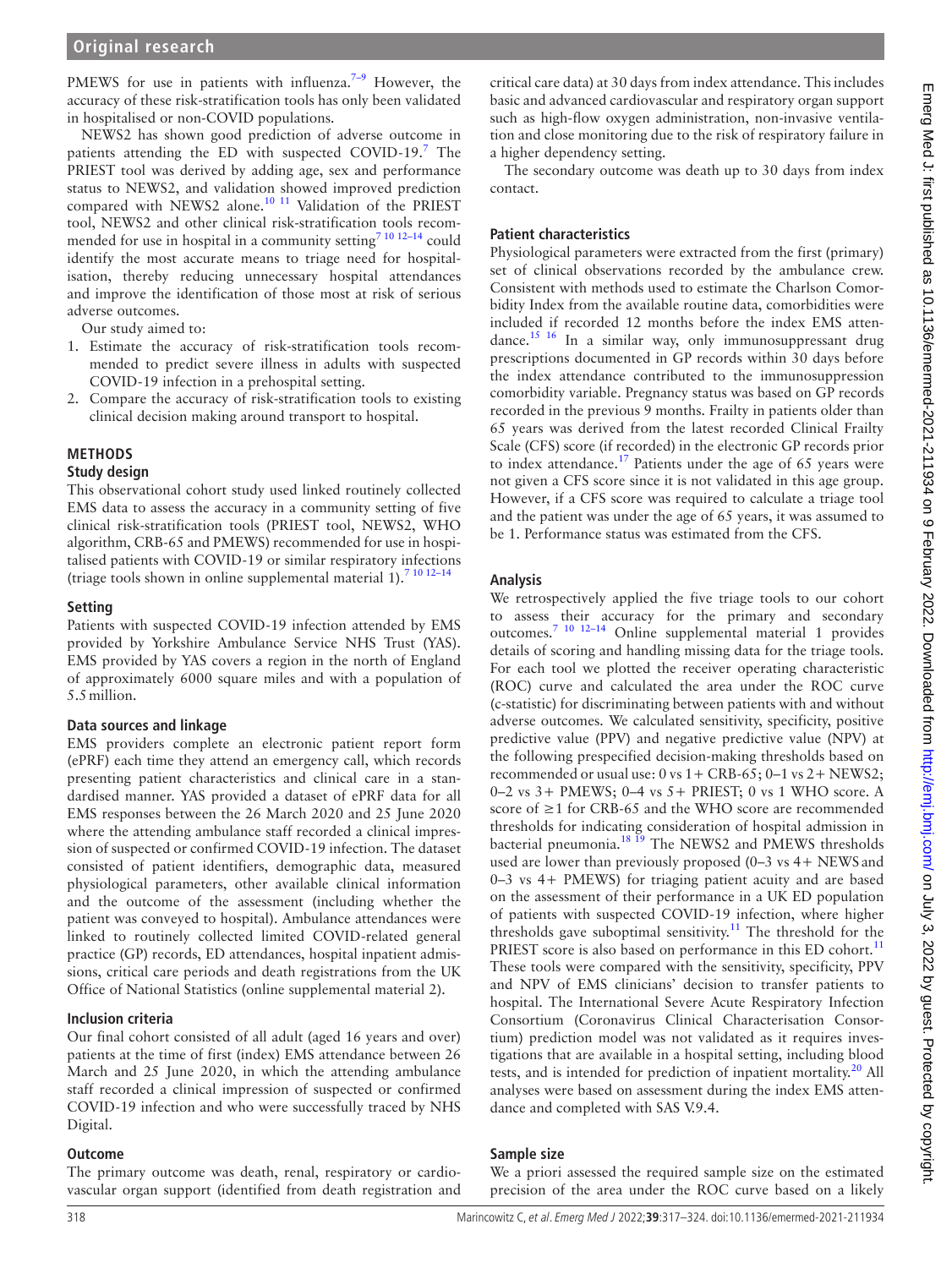

<span id="page-2-0"></span>

EMS, Emergency Medical Service; STROBE, Strengthening the Reporting of Observational Studies in Epidemiology; YAS, Yorkshire Ambulance Service NHS Trust; APC, Admitted Patient Care; CC, Critical Care; ECDS, Emergency Care Data Set; DEMO, Demographics; DR, Death Registrations; GDPPR, General Practice Data for Pandemic Planning and Research.

5% event rate in a cohort of 6000 patients ([online supplemental](https://dx.doi.org/10.1136/emermed-2021-211934)  material  $3$ ).<sup>21</sup>

#### **Patient and public involvement**

The Sheffield Emergency Care Forum (SECF) is a public represen-tative group interested in emergency care research.<sup>[22](#page-7-5)</sup> Members of SECF advised on the development of the PRIEST study and two members joined the Study Steering Committee. A PRIEST study patient-public involvement (PPI) group was created during the study which included patients who had been admitted to hospital with COVID-19 or their family members. Although not involved in data linkage or conducting the analyses, both PPI groups were consulted regarding study design, particularly the ethical implications of using routine health data for research. All study findings were presented and discussed with the PPI groups. Members helped with interpretation of findings particularly regarding acceptable risk of misclassification.

# **RESULTS**

All totals presented from NHS Digital-derived datasets (sex, number of current medications, comorbidities, CFS and outcomes) are rounded to the nearest 5, with small numbers suppressed to comply with NHS Digital data disclosure guidance.

# **Study population**

[Figure](#page-2-0) 1 and [table](#page-3-0) 1 summarise study cohort derivation and the characteristics of 7549 included individual adult patients. In total, 1330 patients (17.6%, 95%CI 16.8% to 18.5%) experienced the primary outcome (death or organ support) and 1065 (14.1%, 95%CI 13.4% to 14.9%) the secondary outcome

(death). Of the 7549 patients, the decision was made to transport 4905 (65%) to hospital at index attendance. Of those, 1120 (22.9%) experienced the primary adverse outcome. Of those not transported to hospital, 210 (7.9%) had an adverse outcome. Within the cohort, 3925 patients (52%, 95%CI 50.9% to 53.1%) were admitted as inpatients and 2785 (36.9%, 95%CI 35.8% to 38%) had a diagnosis of COVID-19 confirmed in hospital (since unrestricted community testing was not available until 18 May 2020) within 30 days of index EMS attendance.

# **Triage tool performance**

Sensitivity, specificity, PPV and NPV for predicting the primary composite outcome using predefined score thresholds are provided in [table](#page-4-0) 2, and the secondary outcome of death is given in [table](#page-5-0) 3. Sensitivity and specificity statistics are provided for every score threshold in [online supplemental material 4](https://dx.doi.org/10.1136/emermed-2021-211934), and calibration plots for the primary outcome in [online supplemental](https://dx.doi.org/10.1136/emermed-2021-211934) [material 5](https://dx.doi.org/10.1136/emermed-2021-211934) (WHO algorithm excluded as the binary nature of the decision rule prevented calculation). The ROC curves for these analyses are shown in [figures](#page-5-1) 2–3).

EMS decision to transfer patients to hospital had a sensitivity of 0.84 (95% CI 0.83 to 0.85) and specificity 0.39 (95% CI 0.39 to 0.40) for the primary outcome. PPV was 0.23 (95% CI 0.22 to 0.23) and NPV was 0.92 (95% CI 0.92 to 0.92). Hypothetical use of any of the five triage tools would have achieved a higher sensitivity than the decision to transfer to hospital by the EMS crews within the cohort, but in the case of NEWS2, WHO algorithm and PMEWS, this was at a cost of a lower specificity [\(table](#page-4-0) 2). Of the tools assessed at the predetermined thresholds, CRB-65 achieved the highest specificity but at the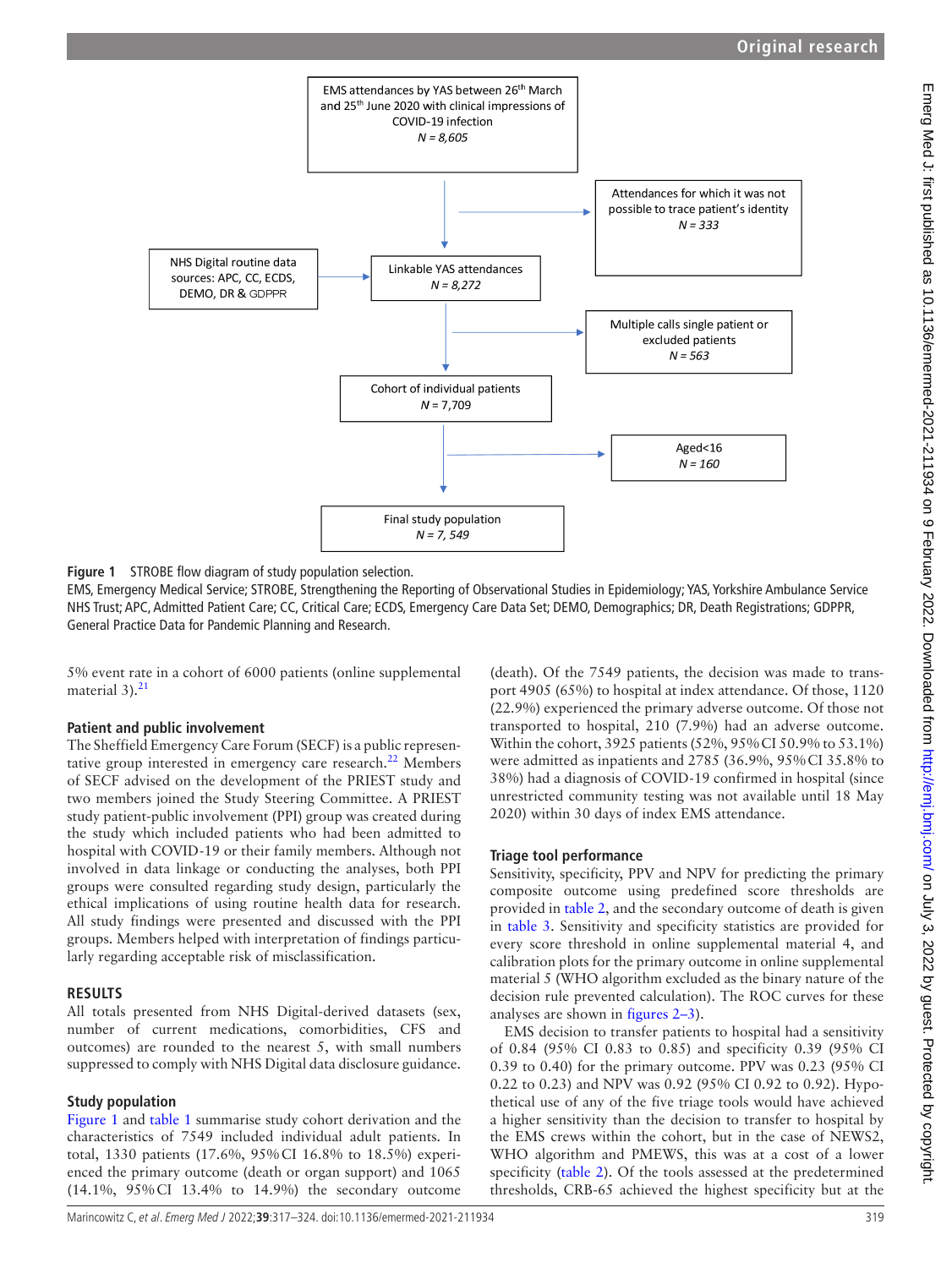<span id="page-3-0"></span>

| Table 1<br>Patient characteristics by outcome |                                     |                 |                    |                  |  |  |  |
|-----------------------------------------------|-------------------------------------|-----------------|--------------------|------------------|--|--|--|
| Characteristic                                | Statistic/level                     | Adverse outcome | No adverse outcome | <b>Total</b>     |  |  |  |
|                                               | N                                   | 1330 (17.6%)*   | 6220 (82.4%)*      | 7549             |  |  |  |
| Age (years)*                                  | Mean (SD)                           | 74.5 (15.4)     | 56.9 (19.4)        | 60(20)           |  |  |  |
|                                               | Median (IQR)                        | 78 (65-86)      | 56 (42-73)         | 59 (45-77)       |  |  |  |
|                                               | Range                               | $19 - 103$      | $16 - 105$         | $16 - 105$       |  |  |  |
| Sex*                                          | Male                                | 760 (57.3%)     | 2825 (45.4%)       | 3590 (47.5%)     |  |  |  |
|                                               | Female                              | 570 (42.7%)     | 3390 (54.6%)       | 3960 (52.5%)     |  |  |  |
| No of current medications*                    | N                                   | 1330            | 6220               | 7549             |  |  |  |
|                                               | Mean (SD)                           | 4.5(3.3)        | 3.2(3.3)           | 3.4(3.3)         |  |  |  |
|                                               | Median (IQR)                        | $4(2-7)$        | $2(0-5)$           | $3(0-6)$         |  |  |  |
|                                               | Range                               | $0 - 19$        | $0 - 19$           | $0 - 19$         |  |  |  |
| Comorbidities*                                | Cardiovascular disease              | 95 (7%)         | 290 (4.6%)         | 380 (5.1%)       |  |  |  |
|                                               | Chronic respiratory disease         | 375 (28%)       | 1855 (29.8%)       | 2230 (29.5%)     |  |  |  |
|                                               | <b>Diabetes</b>                     | 390 (29.2%)     | 995 (16%)          | 1380 (18.3%)     |  |  |  |
|                                               | Hypertension                        | 610 (45.8%)     | 1765 (28.4%)       | 2375 (31.4%)     |  |  |  |
|                                               | Immunosuppression                   | 280 (21.1%)     | 930 (15%)          | 1215 (16.1%)     |  |  |  |
|                                               | Active malignancy                   | 60 (4.6%)       | 115 (1.9%)         | 180 (2.3%)       |  |  |  |
|                                               | Renal impairment                    | 55 (4.1%)       | 125 (2%)           | 180 (2.4%)       |  |  |  |
|                                               | Stroke                              | 30 (2.3%)       | 85 (1.4%)          | 115 (1.5%)       |  |  |  |
| Clinical frailty*                             | Not Applicable (age <65 years)      | 330 (47.5%)     | 3985 (86.4%)       | 4310 (81.3%)     |  |  |  |
|                                               | Missing                             | 645             | 1605               | 2250             |  |  |  |
|                                               | $1 - 3$                             | 20 (4.7%)       | 40 (6.4%)          | 60 (5.8%)        |  |  |  |
|                                               | $4 - 6$                             | 75 (20.5%)      | 240 (37.7%)        | 310 (31.4%)      |  |  |  |
|                                               | $7 - 9$                             | 270 (74.8%)     | 350 (55.9%)        | 620 (62.8%)      |  |  |  |
| AVPU**                                        | <b>Missingt</b>                     | 13              | 58                 | 71               |  |  |  |
|                                               | Alert                               | 1002 (76%)      | 5860 (95.1%)       | 6862 (91.8%)     |  |  |  |
|                                               | Confusion                           | 125 (9.5%)      | 188 (3.1%)         | 313 (4.2%)       |  |  |  |
|                                               | Voice                               | 100 (7.6%)      | 84 (1.4%)          | 184 (2.5%)       |  |  |  |
|                                               | Pain                                | 64 (4.9%)       | 21 (0.3%)          | 85 (1.1%)        |  |  |  |
|                                               | Unresponsive                        | 27(2%)          | $7(0.1\%)$         | 34 (0.5%)        |  |  |  |
| GCS                                           | N                                   | 1297            | 6085               | 7382             |  |  |  |
|                                               | Mean (SD)                           | 13.7(2.4)       | 14.8(0.8)          | 14.6(1.3)        |  |  |  |
|                                               | Median (IQR)                        | $15(14-15)$     | $15(15-15)$        | $15(15-15)$      |  |  |  |
|                                               | Range                               | $3 - 15$        | $3 - 15$           | $3 - 15$         |  |  |  |
| Diastolic BP (mm Hq)                          | N                                   | 1278            | 6029               | 7307             |  |  |  |
|                                               | Mean (SD)                           | 76.7 (17.7)     | 84.5 (15.9)        | 83.1 (16.5)      |  |  |  |
|                                               | Median (IQR)                        | 76 (65-87)      | 84 (74-94)         | 83 (72-93)       |  |  |  |
|                                               | Range                               | $0 - 193$       | $22 - 167$         | $0 - 193$        |  |  |  |
| Systolic BP (mm Hg)                           | Ν                                   | 1277            | 6032               | 7309             |  |  |  |
|                                               | Mean (SD)                           | 133.2 (25.8)    | 140.2 (23.2)       | 139 (23.9)       |  |  |  |
|                                               | Median (IQR)                        | 132 (116-148)   | 139 (124-153)      | 138 (123-152)    |  |  |  |
|                                               | Range                               | $65 - 238$      | $33 - 237$         | $33 - 238$       |  |  |  |
| Pulse rate (beats/min)                        | N                                   | 1303            | 6130               | 7433             |  |  |  |
|                                               | Mean (SD)                           | 100.2 (22.5)    | 96 (19.5)          | 96.7(20.1)       |  |  |  |
|                                               | Median (IQR)                        | 99 (84-115)     | 94 (82-109)        | 95 (82-110)      |  |  |  |
|                                               | Range                               | 38-194          | $7 - 190$          | $7 - 194$        |  |  |  |
| Respiratory rate (breaths/min)                | N                                   | 1315            | 6145               | 7460             |  |  |  |
|                                               | Mean (SD)                           | 30.1 (10)       | 23.1(6.9)          | 24.4(8)          |  |  |  |
|                                               | Median (IQR)                        | 28 (22-36)      | $20(18-26)$        | $22(18-28)$      |  |  |  |
|                                               | Range                               | $0 - 76$        | $0 - 84$           | $0 - 84$         |  |  |  |
| Oxygen saturation                             | Missing                             | 36              | 109                | 145              |  |  |  |
|                                               | >95% on air                         | 142 (11%)       | 3532 (57.8%)       | 3674 (49.6%)     |  |  |  |
|                                               | 94%-95% on air                      | 134 (10.3%)     | 854 (14%)          | 988 (13.3%)      |  |  |  |
|                                               | 92%-93% on air                      | 109 (8.4%)      | 449 (7.3%)         | 558 (7.5%)       |  |  |  |
|                                               | <92% on air or O <sub>2</sub> given | 910 (70.3%)     | 1274 (20.9%)       | 2184 (29.5%)     |  |  |  |
| Blood glucose (mmol/L)                        | N                                   | 982             | 4021               | 5003             |  |  |  |
|                                               | Mean (SD)                           | 8.1(4)          | 6.9(3.2)           | 7.2(3.4)         |  |  |  |
|                                               | Median (IQR)                        | $6.8(5.6-9)$    | $6(5.2 - 7.3)$     | $6.2(5.2 - 7.7)$ |  |  |  |
|                                               | Range                               | $0.9 - 35$      | $1.1 - 33.8$       | $0.9 - 35$       |  |  |  |
|                                               |                                     |                 |                    | Continued        |  |  |  |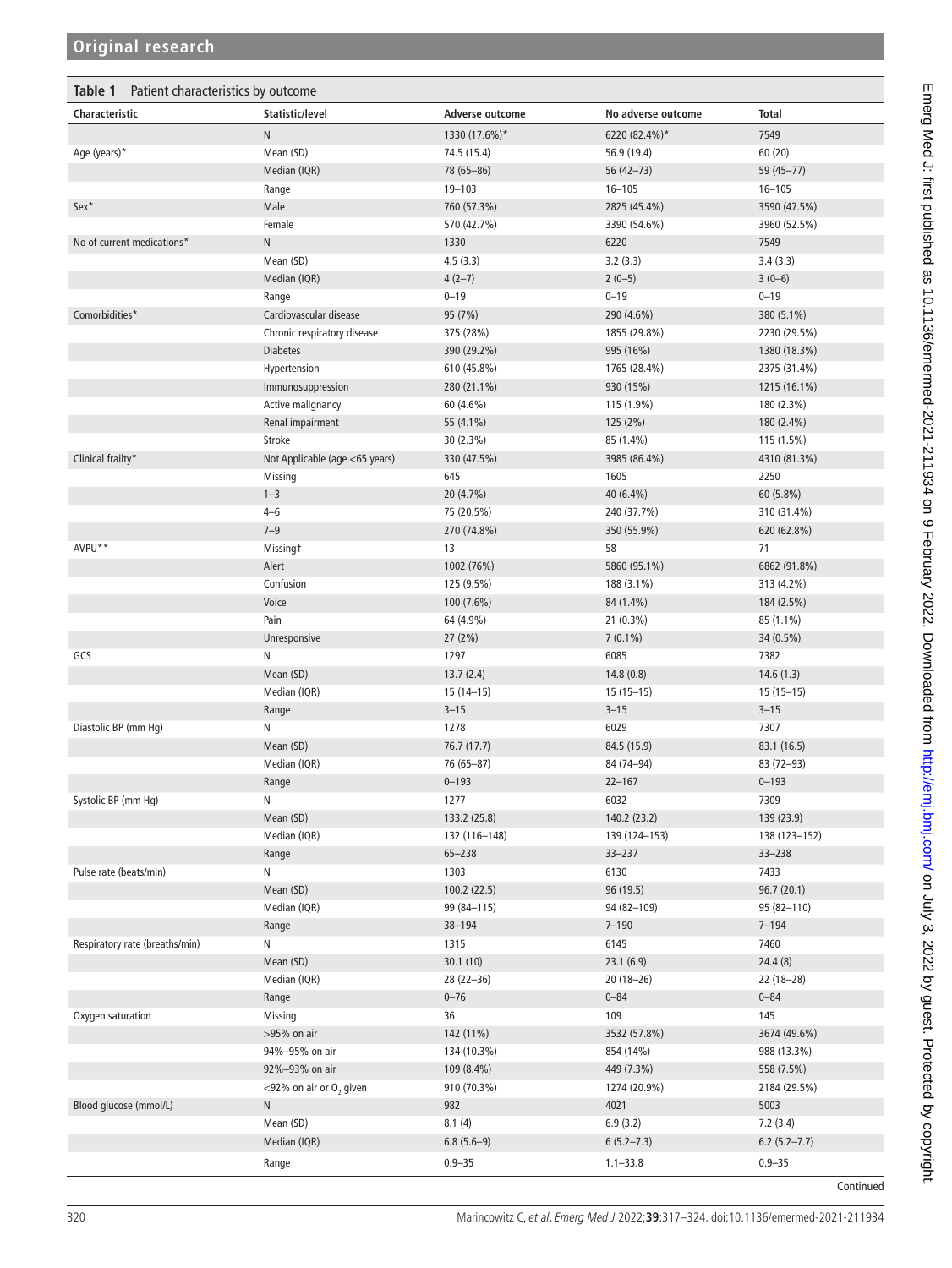| Table 1<br>Continued      |                 |                  |                    |                |  |  |  |
|---------------------------|-----------------|------------------|--------------------|----------------|--|--|--|
| <b>Characteristic</b>     | Statistic/level | Adverse outcome  | No adverse outcome | <b>Total</b>   |  |  |  |
| Temperature $(^{\circ}C)$ | N               | 1301             | 6115               | 7416           |  |  |  |
|                           | Mean (SD)       | 38.1(1.2)        | 37.8(1.1)          | 37.8(1.1)      |  |  |  |
|                           | Median (IQR)    | 38.2 (37.4-38.9) | $37.7(37 - 38.5)$  | 37.8 (37-38.6) |  |  |  |
|                           | Range           | $32 - 42$        | $34 - 41.7$        | $32 - 42$      |  |  |  |

\*To comply with NHS Digital disclosure guidance, totals for these variables are rounded to the nearest 5 which may result in apparent disparities in the overall totals.

†\*\* Alert, Voice, Pain,

cost of sensitivity, and the PRIEST tool achieved a balance between sensitivity, specificity and C-statistic of 0.83 (95% CI 0.82 to 0.84). The triage tools generally demonstrated better discrimination (except NEWS2) and a higher sensitivity for the secondary outcome, but a lower specificity ([table](#page-5-0) 3). However, when predicting inpatient admission, the tools showed lower sensitivity, higher specificity and similar overall discrimination ([online supplemental material 6\)](https://dx.doi.org/10.1136/emermed-2021-211934). A lower threshold could be used for the PRIEST score, NEWS2 and PMEWS to increase the sensitivity, at the cost of reduced specificity, for this less critical outcome.

#### **DISCUSSION**

#### **Summary**

The NEWS2, PMEWS, PRIEST tool and WHO algorithm identified patients at risk of adverse outcome with high sensitivity (>0.95) and specificity ranging between 0.3 (NEWS2) and 0.41 (PRIEST tool). They are, therefore, potentially suitable for use as triage tools to select patients for transfer to hospital. The high sensitivity of NEWS2 and PMEWS was achieved by using lower thresholds (NEWS2 0-1 vs 2+ and PMEWS 0-2 vs 3+) than previously recommended, based on performance in an ED popu-lation of patients with suspected COVID-19 infection.<sup>[11](#page-6-5)</sup>

At index attendance, 65% of patients were transported to hospital. Although a useful comparator for triage tool performance, the observed accuracy of EMS decision making to transfer patients to hospital does not account for clinical best interest decisions not to covey patients to hospital who subsequently deteriorated, or patient wishes not to be conveyed. The sensitivity (0.84, 95%CI 0.83 to 0.85) and specificity (0.39, 95%CI 0.39 to 0.40) achieved by EMS decision making is nonetheless similar to that of tools used to triage undifferentiated patient acuity in the ED.<sup>23</sup>

To be clinically useful to EMS crews, the use of a triage tool would need to improve on the existing sensitivity of clinical decision making, thereby reducing the risk of not transporting

a patient to hospital who subsequently deteriorates, without leading to a disproportionately large increase in hospital conveyance. Use of any of the five triage tools at the prespecified thresholds would potentially improve on the sensitivity of existing EMS decision making. However, the use of PMEWS, WHO algorithm or NEWS2 would lead to up to a 10% increase in ED conveyances [\(table](#page-4-0) 2). Use of both CRB-65 and the PRIEST score would lead to improvements in sensitivity without sacrificing specificity. CRB-65 achieved the highest specificity of any of the tools (0.54, 95%CI 0.53 to 0.54), and its use would reduce the number of patients conveyed to hospital by around 10%. However, patients not conveyed to hospital would have around a 4% risk of subsequently deteriorating. The PRIEST tool achieved a sensitivity of 0.97 (95% CI 0.97 to 0.97) without increasing the number of patients transported to hospital. Using the PRIEST tool, patients who were not conveyed to hospital would have a 2% risk of subsequent deterioration (compared with an estimated 8% on EMS decision making in this cohort).

# **Strengths and limitations**

Previous evaluations of triage tool accuracy and prognostic COVID-19 prognostic research in the prehospital setting are limited by only including patients who were subsequently admitted to hospital. $24-27$  This is the first evaluation to use a large cohort of patients identified from routinely collected EMS records and linked to nationally collected, patient-level, healthcare data to provide robust outcome data for all patients including those not conveyed to hospital. We had low rates of missing data in the variables used in the triage tools assessed ([table](#page-3-0) 1). The PRIEST tool was robust to the removal of the performance status parameter; when doing so the C-statistic remained at 0.83 (95% CI 0.82 to 0.84). We also assessed the performance of triage tools in a cohort of patients with suspected infection which, in the absence of accurate universally available rapid COVID-19 diagnostic tests, reflects the population which EMS staff must clinically triage. Most existing research either

<span id="page-4-0"></span>

| Table 2       | Triage tool diagnostic accuracy statistics (95% CI) for predicting any adverse outcome |                             |                                   |                  |                            |                                   |                                   |                                   |                                   |
|---------------|----------------------------------------------------------------------------------------|-----------------------------|-----------------------------------|------------------|----------------------------|-----------------------------------|-----------------------------------|-----------------------------------|-----------------------------------|
| Tool          | N*                                                                                     | $n$ (%) adverse<br>outcomet | C-statistic                       | <b>Threshold</b> | $n$ (%) above<br>threshold | Sensitivity                       | Specificity                       | <b>PPV</b>                        | <b>NPV</b>                        |
| <b>CRB-65</b> | 7469                                                                                   | 1315 (18)                   | 0.79<br>$(0.78 \text{ to } 0.80)$ | >0               | 4010 (54)                  | 0.89<br>$(0.88 \text{ to } 0.89)$ | 0.54<br>$(0.53 \text{ to } 0.54)$ | 0.29<br>$(0.29 \text{ to } 0.30)$ | 0.96<br>$(0.95 \text{ to } 0.96)$ |
| NEWS2         | 7433                                                                                   | 1315 (18)                   | 0.80<br>$(0.78 \text{ to } 0.81)$ | >1               | 5574 (75)                  | 0.96<br>$(0.96 \text{ to } 0.96)$ | 0.30<br>$(0.29 \text{ to } 0.30)$ | 0.23<br>$(0.22 \text{ to } 0.23)$ | 0.97<br>$(0.97 \text{ to } 0.97)$ |
| <b>PMEWS</b>  | 7460                                                                                   | 1315 (18)                   | 0.81<br>$(0.80 \text{ to } 0.83)$ | >2               | 5352 (72)                  | 0.98<br>$(0.97 \text{ to } 0.98)$ | 0.34<br>$(0.33$ to $0.34)$        | 0.24<br>$(0.24 \text{ to } 0.24)$ | 0.99<br>$(0.98 \text{ to } 0.99)$ |
| <b>PRIEST</b> | 7471                                                                                   | 1315 (18)                   | 0.83<br>$(0.82 \text{ to } 0.84)$ | >4               | 4932 (66)                  | 0.97<br>$(0.97 \text{ to } 0.97)$ | 0.41<br>$(0.40 \text{ to } 0.41)$ | 0.26<br>$(0.25 \text{ to } 0.26)$ | 0.98<br>$(0.98 \text{ to } 0.99)$ |
| <b>WHO</b>    | 7471                                                                                   | 1315 (18)                   | 0.64<br>$(0.64 \text{ to } 0.65)$ | >0               | 5539 (74)                  | 0.98<br>$(0.97 \text{ to } 0.98)$ | 0.31<br>$(0.30 \text{ to } 0.31)$ | 0.23<br>$(0.23 \text{ to } 0.24)$ | 0.98<br>$(0.98 \text{ to } 0.99)$ |

\*Patients with less than three parameters were excluded from analysis when estimating performance.

†Totals rounded to nearest 5.

NEWS2, National Early Warning Score, version 2; NPV, negative predictive value; PPV, positive predictive value.

Marincowitz C, et al. Emerg Med J 2022;**39**:317–324. doi:10.1136/emermed-2021-211934 321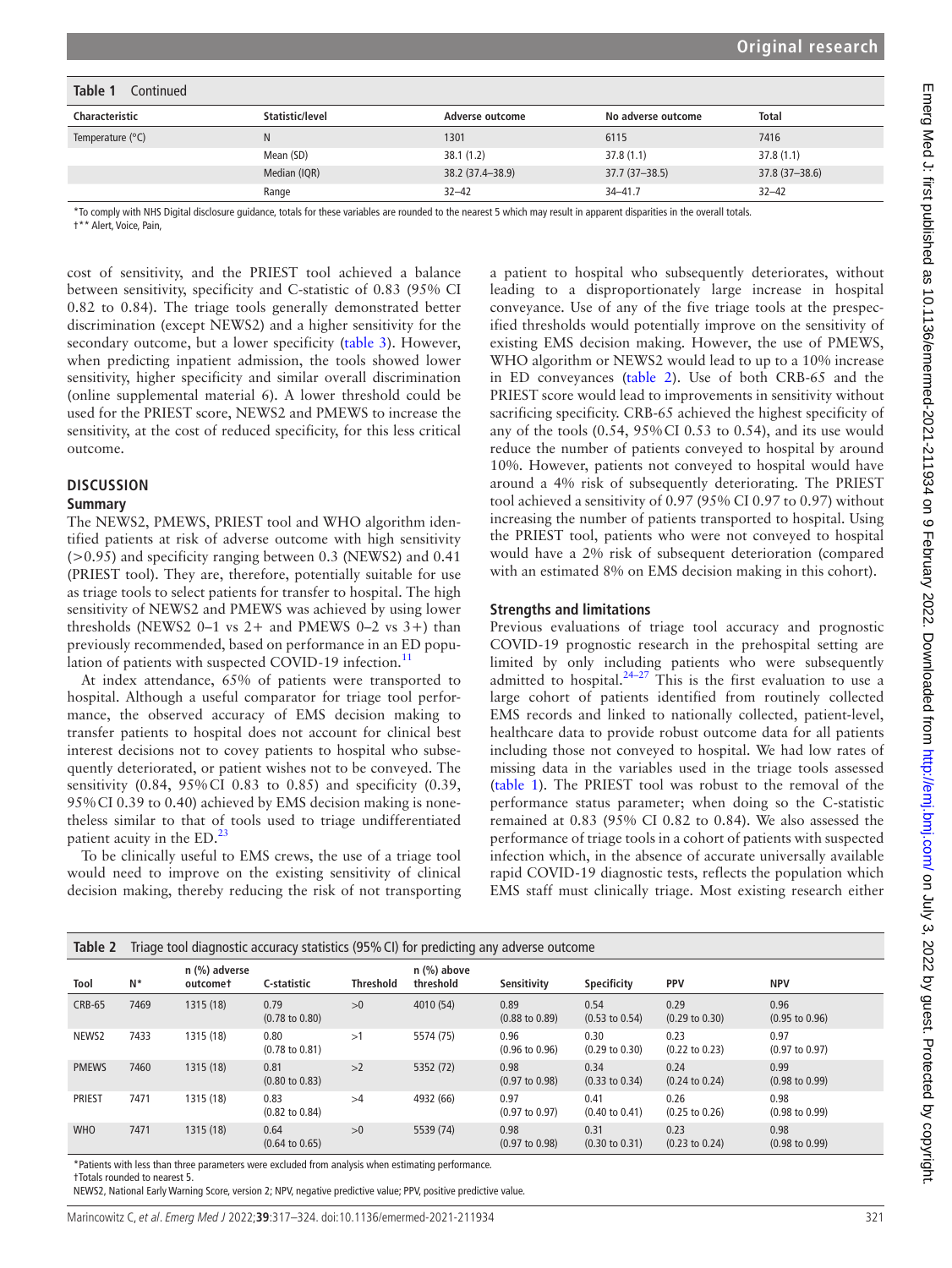| c biubi       | inage tool diagnostic accuracy statistics (5) 70 Ci) for predicting death within 30 days |                            |                        |                  |                            |                        |                          |                               |                        |  |
|---------------|------------------------------------------------------------------------------------------|----------------------------|------------------------|------------------|----------------------------|------------------------|--------------------------|-------------------------------|------------------------|--|
| Tool          | $N^*$                                                                                    | n (%) 30 days<br>of death† | C-statistic            | <b>Threshold</b> | $n$ (%) above<br>threshold | Sensitivity            | Specificity              | PPV                           | <b>NPV</b>             |  |
| <b>CRB-65</b> | 7469                                                                                     | 1055(14)                   | $0.84$ (0.83 to 0.85)  | >0               | 4010 (54)                  | $0.95(0.95)$ to $0.96$ | $0.53(0.53)$ to $0.54$ ) | $0.25(0.25)$ to $0.26$        | 0.99(0.98 to 0.99)     |  |
| NEWS2         | 7433                                                                                     | 1055 (14)                  | 0.78 (0.77 to 0.80)    | >1               | 5574 (75)                  | 0.95 (0.95 to 0.96)    | 0.28 (0.28 to 0.29)      | $0.18(0.18 \text{ to } 0.18)$ | 0.97 (0.97 to 0.98)    |  |
| <b>PMEWS</b>  | 7460                                                                                     | 1050(14)                   | $0.81$ (0.80 to 0.83)  | >2               | 5352 (72)                  | 0.98 (0.98 to 0.98)    | $0.32$ (0.32 to 0.33)    | $0.19(0.19)$ to $0.20$        | $0.99(0.99)$ to $0.99$ |  |
| <b>PRIEST</b> | 7471                                                                                     | 1055 (14)                  | $0.85(0.84)$ to $0.86$ | >4               | 4932 (66)                  | 0.98 (0.97 to 0.98)    | 0.39 (0.39 to 0.40)      | 0.21 (0.20 to 0.21)           | $0.99(0.99)$ to $0.99$ |  |
| <b>WHO</b>    | 7471                                                                                     | 1055 (14)                  | $0.65$ (0.64 to 0.65)  | >0               | 5539 (74)                  | 0.99 (0.99 to 1.00)    | 0.30(0.30 to 0.30)       | $0.19(0.19)$ to $0.19$        | $1.00$ (1.00 to 1.00)  |  |
|               |                                                                                          |                            |                        |                  |                            |                        |                          |                               |                        |  |

<span id="page-5-0"></span> $\mathbf{Table 3}$  Triage tool diagnostic accuracy statistics (95%CI) for predicting death within 30 days

\*Patients with less than three parameters were excluded from analysis when estimating performance. †Totals rounded to nearest 5.

NEWS2, National Early Warning Score, version 2; NPV, negative predictive value; PPV, positive predictive value.

aimed to determine if patients with suspected infection have COVID-19 or to risk stratify patients with confirmed infection in a hospital setting.[28](#page-7-8)

Our evaluation of triage tool accuracy is limited to a single ambulance service, although one covering a large population across the North of England, so the results may not be generalisable to other healthcare settings. Other ambulance services may serve populations with a different risk profile, provide different types of EMS response or have different thresholds and guidelines regarding when to convey patients to hospital. The population used is likely to have similar baseline characteristics to that used to derive and validate the PRIEST score in an ED population, as it was conducted at the same time at hospitals in the region (and elsewhere in the UK).<sup>10</sup> A sensitivity analysis in which patients recruited to the ED-based PRIEST study were removed from analysis, did not affect estimates of triage tool performance. The PRIEST tool may perform less well if applied to a different, especially non-UK, healthcare setting.

We assumed that if comorbidities were not recorded in routine data within the previous 12months of the index event, then they were not present. Our cohort is based on the clinical impression of likely COVID-19 infection as determined by EMS crews. This is partly determined by the prevalence of COVID-19 infection which varied during the study period; however, YAS guidance stated possible COVID-19 infection should be considered in all patients with shortness of breath, cough or fever and in

patients with a history of close contact with someone with these symptoms.

Our analysis is conducted on a cohort of patients that predates COVID-19 vaccination and improved community testing in the UK. This may affect the population characteristics of those with suspected COVID-19 being assessed by EMS crews. Older adults with COVID-19 may now have a lower risk of serious adverse outcomes due to vaccination than when our data were collected (over 90% of adults aged 70 years or above are now vaccinated in the UK), while infections are now more common in younger unvaccinated adults.<sup>29</sup> This could reduce the prevalence of the primary study outcome. This would not necessarily affect the estimated sensitivity and specificity of the assessed triage tools but could affect the reported NPV and PPV. Increased community testing could reduce the proportion of patients with symptoms from respiratory diseases other than COVID-19 suspected of having COVID-19 when assessed by EMS crews. In the ED cohort of the PRIEST study, patients with COVID-19 had approximately double the mortality rate and rate of organ support compared with patients with other respi-ratory illnesses.<sup>[30](#page-7-10)</sup> We retrospectively applied risk-stratification tools to our cohort and they may perform differently if used by EMS crews. Further prospective validation may be required to assess the impact of implementation and determine the optimal threshold for clinical use of triage tools to account for changes in the population of patients with suspected COVID-19 infection.



<span id="page-5-1"></span>**Figure 2** Receiver operating characteristic curves showing triage tool performance for predicting any adverse outcome.



**Figure 3** Receiver operating characteristic curves showing triage tool performance for predicting death within 30 days.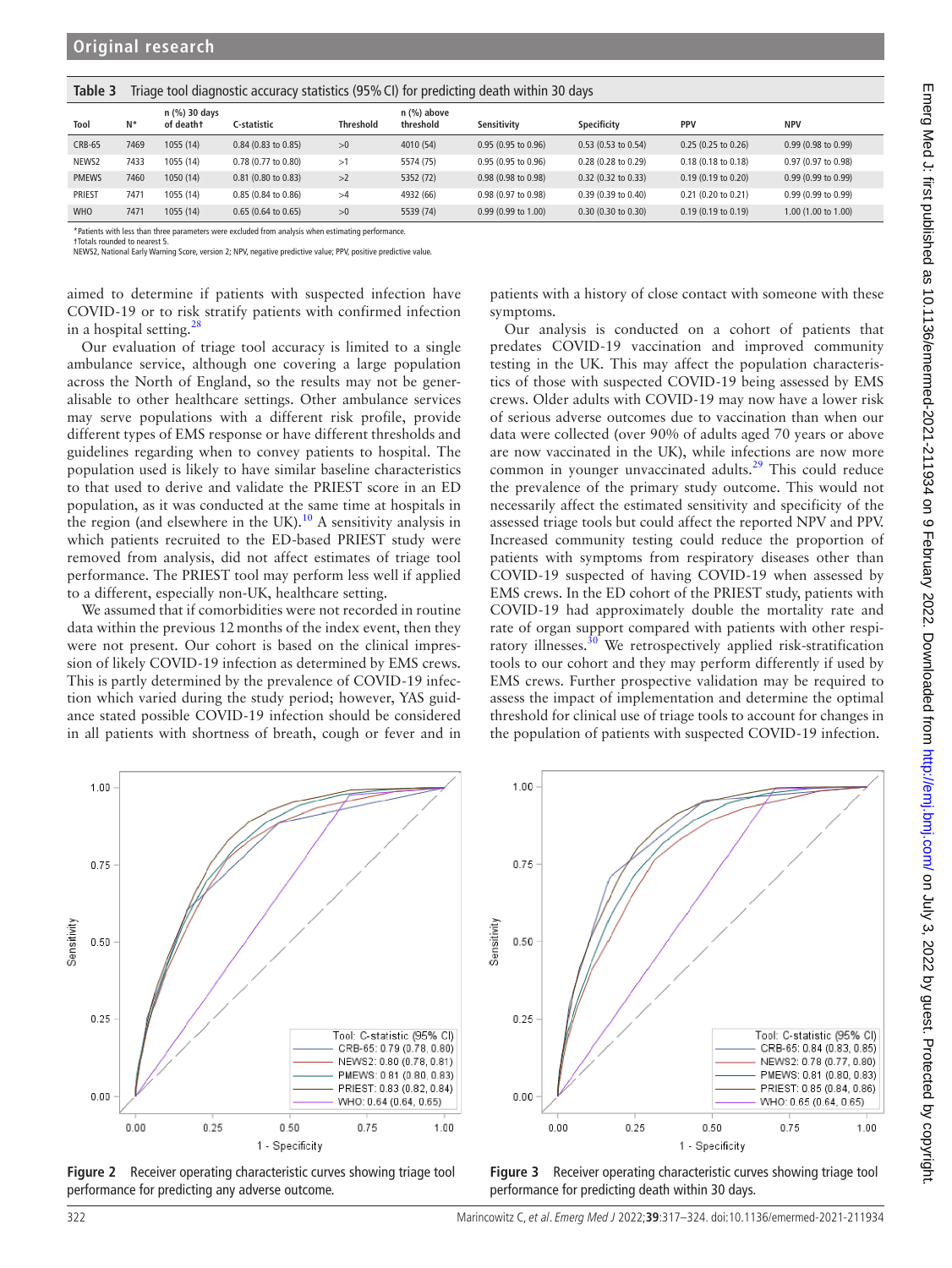# **Implications**

Clinical tools should be used in conjunction with clinical decision making when determining whether a patient needs to be conveyed to hospital by EMS crews. As previously highlighted, there may be good clinical reasons why patients who subsequently deteriorated were not conveyed to hospital in this cohort. It may also be appropriate based on initial EMS assessment, to leave a patient at home on first attendance, who then deteriorates. Within these limitations which may give the tested triage tools an apparent advantage over observed EMS practice, our study provides evidence that the use of existing clinical triage tools may improve clinical decision making in a prehospital setting where the prevalence of serious adverse outcomes is similar to the ED.

In healthcare contexts where minimising risk of adverse outcomes in those not conveyed to hospital is the priority, the use of PMEWS or the WHO criteria may be recommended, as they appear to optimise sensitivity. Use of the COVID-specific PRIEST tool would achieve almost the same gains in sensitivity (0.97 vs 0.98) without leading to a corresponding increase in patients being unnecessarily conveyed to hospital. The use of CRB-65 would maximise specificity over gains in sensitivity, with a 4% risk of adverse outcomes in patients left to self-care in the community. This may be appropriate in resource-constrained healthcare contexts, and as oxygen saturations do not form part of the assessment tool, it can be practically applied to a large range of healthcare settings.

Further research assessing triage tool performance alongside clinical judgement in the prehospital setting would be helpful to determine whether triage tools would improve accuracy of decisions to transfer patients to hospital in practice. In November 2020, the PRIEST tool was used within the YAS senior clinical support cell to assist with clinical decision making when providing advice to EMS crews. Support cell advice was based on the risk of subsequent deterioration (as estimated by the PRIEST score) alongside other patient factors including patient preference and best interest decision making at the end of life. Given the high prevalence of adverse outcomes in this cohort, the findings may not be applicable to other lower risk community settings (eg, patients being assessed by general practitioners) and therefore similar research is needed for these populations.

# **CONCLUSION**

The NEWS2, PMEWS, PRIEST tool and WHO algorithm achieved high estimated sensitivities with respect to death or organ support. Although there may be good clinical reasons why patients who deteriorated were not conveyed to hospital, the use of any these triage tools would potentially reduce the risk of false-negative triage and non-conveyance of a patient who subsequently deteriorates. Use of NEWS2, PMEWS and WHO algorithm would increase the proportion of conveyed patients, while the PRIEST tool could lead to significant gains in sensitivity without increasing the number of patients conveyed to hospital.

#### **Twitter** Richard Pilbery [@999CPD](https://twitter.com/999CPD)

**Contributors** The idea for the study was conceived by SG, JT, FB and CM. Data processing and linkage was completed by TS and RC. The analyses were completed by LS with additional expert advice from SG and CM. All authors contributed to interpretation of results, read and approved the final manuscript. CM is the guarantor of the manuscript.

**Funding** CM is a National Institute for Health Research (NIHR) Clinical Lecturer in Emergency Medicine. This publication presents independent research funded by the NIHR and the University of Sheffield.

**Disclaimer** The views expressed are those of the author(s) and not necessarily those of the University of Sheffield, the NHS, the NIHR or the Department of Health and Social Care.

**Competing interests** None declared.

**Patient consent for publication** Not required.

**Ethics approval** This study involves human participants and was approved by North West—Haydock Research Ethics Committee (REC reference: 12/NW/0303). The study was granted permission to conduct its research on COVID as an Urgent Public Health study in the UK under the Control of Patient Information notice.

**Provenance and peer review** Not commissioned: externally peer reviewed.

**Data availability statement** Data may be obtained from a third party and are not publicly available. The data used for this study are subject to data sharing agreements with NHS Digital and YAS which prohibits further sharing of individual level data. The datasets used are obtainable from these organisations subject to necessary authorisations and approvals.

**Supplemental material** This content has been supplied by the author(s). It has not been vetted by BMJ Publishing Group Limited (BMJ) and may not have been peer-reviewed. Any opinions or recommendations discussed are solely those of the author(s) and are not endorsed by BMJ. BMJ disclaims all liability and responsibility arising from any reliance placed on the content. Where the content includes any translated material, BMJ does not warrant the accuracy and reliability of the translations (including but not limited to local regulations, clinical guidelines, terminology, drug names and drug dosages), and is not responsible for any error and/or omissions arising from translation and adaptation or otherwise.

**Open access** This is an open access article distributed in accordance with the Creative Commons Attribution 4.0 Unported (CC BY 4.0) license, which permits others to copy, redistribute, remix, transform and build upon this work for any purpose, provided the original work is properly cited, a link to the licence is given, and indication of whether changes were made. See: [https://creativecommons.org/](https://creativecommons.org/licenses/by/4.0/) [licenses/by/4.0/.](https://creativecommons.org/licenses/by/4.0/)

#### **ORCID iDs**

Carl Marincowitz <http://orcid.org/0000-0003-3043-7564> Richard Pilbery <http://orcid.org/0000-0002-5797-9788> Benjamin Thomas <http://orcid.org/0000-0002-6659-6930> Janette Turner <http://orcid.org/0000-0003-3884-7875> Steve Goodacre<http://orcid.org/0000-0003-0803-8444>

# **REFERENCES**

- <span id="page-6-0"></span>1 Bentivegna M, Hulme C, Ebell MH. Primary care relevant risk factors for adverse outcomes in patients with COVID-19 infection: a systematic review. J Am Board Fam [Med](http://dx.doi.org/10.3122/jabfm.2021.S1.200429) 2021;34:S113–26.
- <span id="page-6-1"></span>2 Gandhi RT, Lynch JB, del Rio C. Mild or moderate Covid-19. [N Engl J Med Overseas Ed](http://dx.doi.org/10.1056/NEJMcp2009249) 2020;383:1757–66.
- 3 Clinical care of severe acute respiratory infections tool kit, Accessed 27 Aug 2020. World health organisation. Available: [https://www.who.int/publications-detail/clinical](https://www.who.int/publications-detail/clinical-care-of-severe-acute-respiratory-infections-tool-kit)[care-of-severe-acute-respiratory-infections-tool-kit](https://www.who.int/publications-detail/clinical-care-of-severe-acute-respiratory-infections-tool-kit)
- 4 COVID-19 rapid guideline: managing COVID-19. Available: [https://www.nice.org.uk/](https://www.nice.org.uk/guidance/ng191) [guidance/ng191](https://www.nice.org.uk/guidance/ng191)
- 5 Interim clinical guidance for management of patients with confirmed coronavirus disease (COVID-19). Available: [https://www.cdc.gov/coronavirus/2019-ncov/hcp/](https://www.cdc.gov/coronavirus/2019-ncov/hcp/clinical-guidance-management-patients.html) [clinical-guidance-management-patients.html](https://www.cdc.gov/coronavirus/2019-ncov/hcp/clinical-guidance-management-patients.html)
- <span id="page-6-2"></span>6 Greenhalgh T, Thompson P, Weiringa S, et al. What items should be included in an early warning score for remote assessment of suspected COVID-19? qualitative and Delphi study. [BMJ Open](http://dx.doi.org/10.1136/bmjopen-2020-042626) 2020;10:e042626.
- <span id="page-6-3"></span>7 Clinical care of severe acute respiratory infections – tool kit. Available: [https://www.](https://www.who.int/publications-detail/clinical-care-of-severe-acute-respiratory-infections-tool-kit) [who.int/publications-detail/clinical-care-of-severe-acute-respiratory-infections-tool-kit](https://www.who.int/publications-detail/clinical-care-of-severe-acute-respiratory-infections-tool-kit)
- 8 Community-acquired pneumonia (non COVID-19). Available: [https://bestpractice.bmj.](https://bestpractice.bmj.com/topics/en-gb/3000108/management-recommendations) [com/topics/en-gb/3000108/management-recommendations](https://bestpractice.bmj.com/topics/en-gb/3000108/management-recommendations)
- 9 Goodacre S, Challen K, Wilson R, et al. Evaluation of triage methods used to select patients with suspected pandemic influenza for hospital admission: cohort study. [Health Technol Assess](http://dx.doi.org/10.3310/hta14460-03) 2010;14:173–236.
- <span id="page-6-4"></span>10 Goodacre S, Thomas B, Sutton L, et al. Derivation and validation of a clinical severity score for acutely ill adults with suspected COVID-19: the Priest observational cohort study. [PLoS One](http://dx.doi.org/10.1371/journal.pone.0245840) 2021;16:e0245840.
- <span id="page-6-5"></span>11 Thomas B, Goodacre S, Lee E, et al. Prognostic accuracy of emergency department triage tools for adults with suspected COVID-19: the Priest observational cohort study. [Emerg Med J](http://dx.doi.org/10.1136/emermed-2020-210783) 2021;38:587–93.
- 12 Physicians RCo. National early warning score (news) 2: standardising the assessment of acute-illness severity in the NHS. updated report of a working Party. London: RCP, 2017.
- 13 Lim WS, van der Eerden MM, Laing R, et al. Defining community acquired pneumonia severity on presentation to hospital: an international derivation and validation study. [Thorax](http://dx.doi.org/10.1136/thorax.58.5.377) 2003;58:377–82.